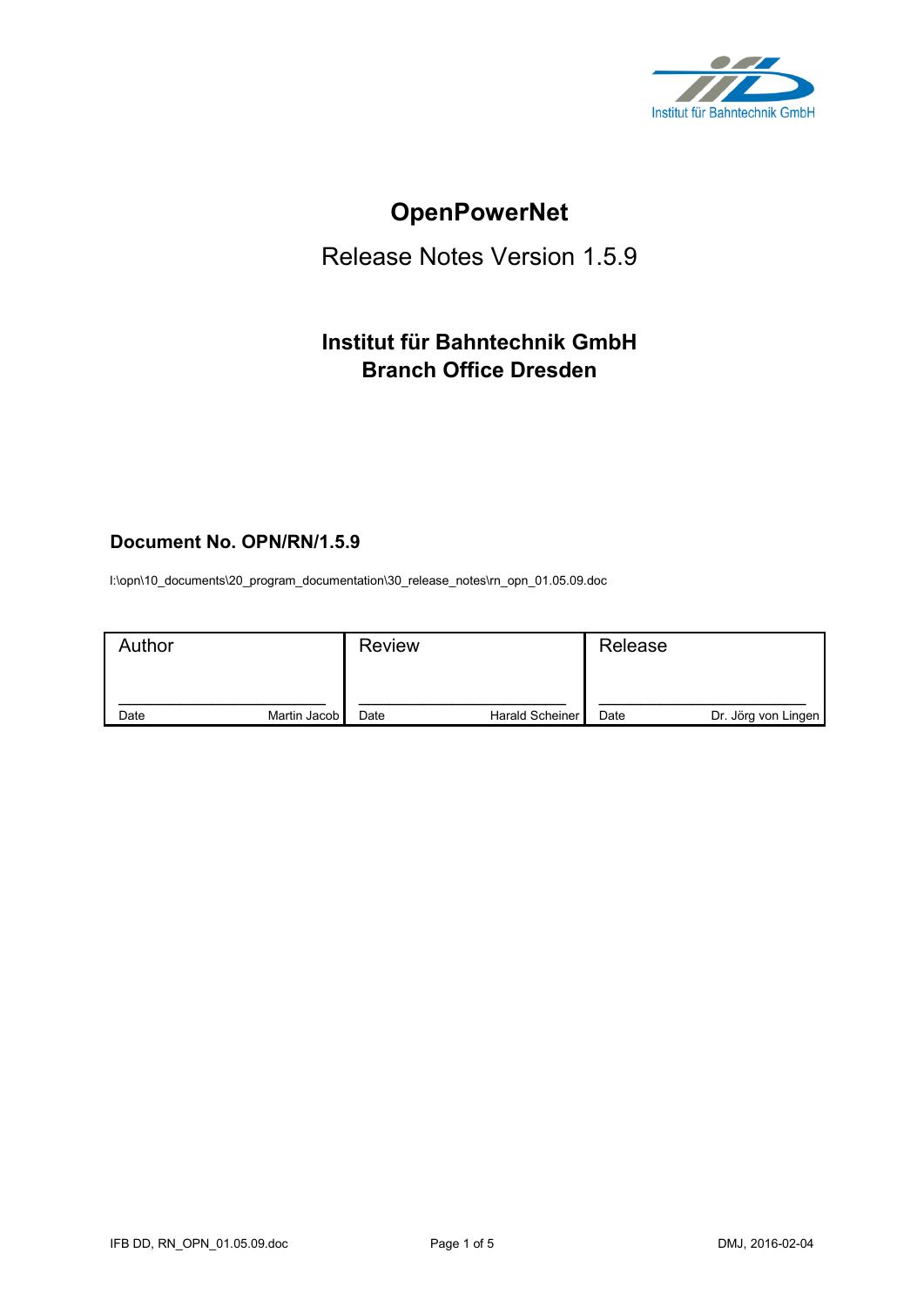#### **1 Introduction**

# **1.1 Overview**

The purpose of this document is to describe the changes and the status of OpenPowerNet version 1.5.9. The document contains:

- List of delivered files on DVD.
- Description of the main functionality,
- Any restrictions known,
- List of corresponding documentation and
- Known issues.

#### **1.2 Configuration**

See document Installation Instruction version 1.5.9 for required third-party software versions.

#### **1.3 Acronyms and abbreviations**

The following abbreviations are used within this document.

| <b>Abbreviation</b> | <b>Description</b>                |
|---------------------|-----------------------------------|
| 2AC                 | 2 Phase AC                        |
| <b>AC</b>           | <b>Alternating Current</b>        |
| <b>ATM</b>          | <b>Advance Train Module</b>       |
| D <sub>C</sub>      | <b>Direct Current</b>             |
| <b>DVD</b>          | <b>Digital Versatile Disk</b>     |
| <b>GUI</b>          | <b>Graphical User Interface</b>   |
| <b>ODBC</b>         | <b>Open Database Connectivity</b> |
| <b>PSC</b>          | <b>Power Supply Calculation</b>   |

#### **2 List of files on DVD delivery**

```
OPN InstallationInstruction 1.5.9.pdf
OPN_ReleaseNotes_1.5.9.pdf
OPN_UserManual_1.5.9.pdf
OpenPowerNet\my.ini
OpenPowerNet\createUser.bat
OpenPowerNet\OpenPowerNet-1.5.9.zip
OpenTrack\OpenTrack.V_1.8.3.2016-02-05.zip
ThirdPartyPrograms\ required by OpenPowerNet, see Installation Instructions
update\
```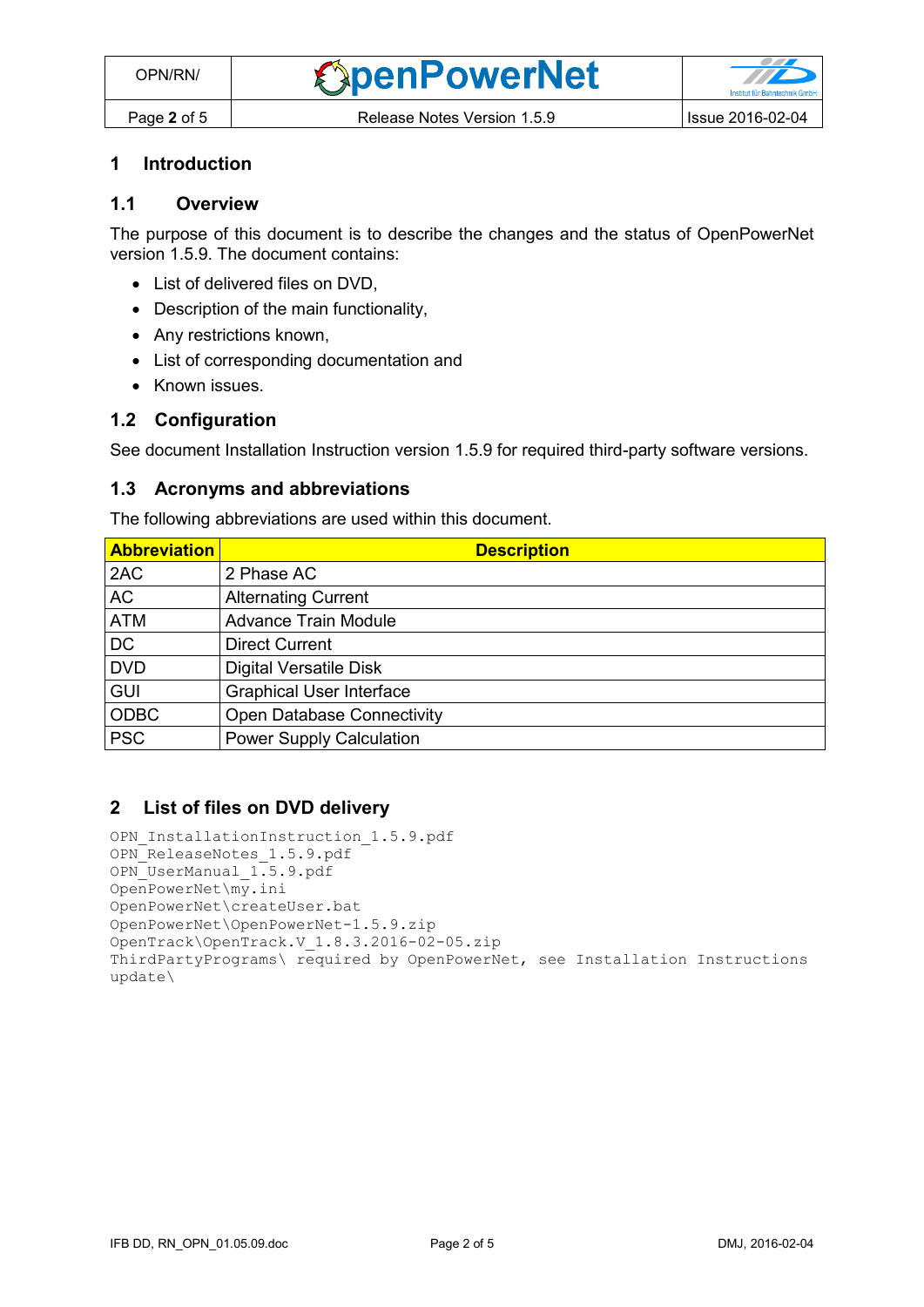**OpenPowerNet** 

# **3 Main functionality**

OpenPowerNet version 1.5.9 has the following main functionality:

- Calculation of AC, 2AC and DC power supply system,
- Calculation of magnetic coupling of conductors is done internally,
- AC / 2AC power supply models:
- Transformer,
- Auto transformer.
- Booster transformer,
- DC power supply models:
- Rectifier,
- Energy storage for stabilisation of line voltage and energy saving
- Voltage limiting device model to limit the touch voltage.
- Calculation of tractive effort with retroactive effect to the railway operation simulator OpenTrack,
- Calculation regenerative braking,
- Consideration of tractive and braking current limitation,
- Consideration of power factor at vehicle pantograph,
- Calculation of electrical engines with single or multiple propulsion systems,
- Division of power consumption for multiple Train Operating Companies,
- Evaluation of engine energy storage,
- Consideration of coasting behaviour of the courses,
- Consideration of changing train mass at station stops,
- Calculation of short circuit currents,
- Quick evaluation of network structure using constant current engine model,
- Visualisation of results using prepared Excel-Files and
- Visualisation of results using the automated analysis of the Analysis Tool generating Excel and PDF files for:
- Minimum pantograph voltage,
- Maximum touch voltage,
- Maximum leakage current,
- Substation:

 $\overline{a}$ 

- <span id="page-2-0"></span>• Feeder current versus time and as  $TRLPC<sup>1</sup>$ ,
- Busbar voltage versus time
- Power  $(P,Q,S)$  versus time and as TRLPC for input, output and total (per substation and total of all substations of a network),
- Power factor versus time

<sup>1</sup> The **T**ime-**R**ated **L**oad **P**eriods **C**urve (TRLPC) shows the maximum or minimum of a set of varying window-size averages where the window time duration is defined by the x-axis value.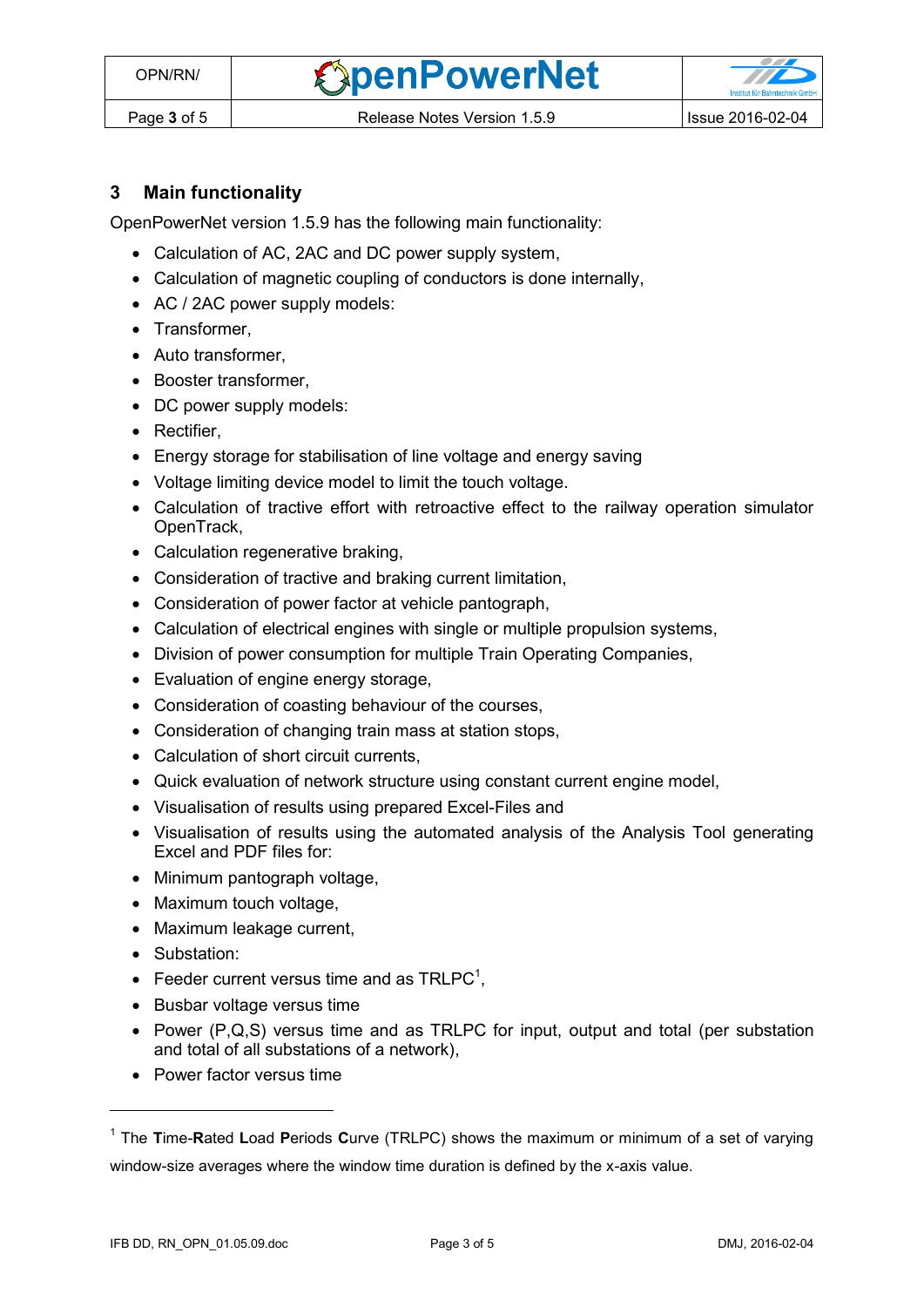- Magnetic Field as flux density (B-field) and field strength (H-field),
- [C](#page-2-0)onductor and connector current versus time and as  $TRLPC<sup>1</sup>$
- Voltage versus time and as  $TRLPC<sup>1</sup>$  $TRLPC<sup>1</sup>$  $TRLPC<sup>1</sup>$
- Energy overview
- Vehicle specific overview

### **4 Changes since version 1.5.8**

#### **General:**

- Improve detecting of alternating effort requests, now detected if 4 effort requests alternate.
- Change database version to 19 due to new feature in ATM recording.
- **GUI:**
	- bugfix op553: Force module (APserver, ATM, PSC) shutdown/kill when closing GUI.
- **ATM:**
	- Add efficiency of transformer and drive (gear, motor, inverter, four quadrant chopper) to enginedata database table. The total efficiency is transformer efficiency \* drive efficiency. Transformer efficiency is recorded in % to column "effiTransformer\_perc" and drive efficiency in % to "column effiDrive\_perc".
	- Add transformer and drive efficiency to prepared engine files for "One Engine", "Compare Two Engines", "All Engines", "One Course", "Compare Two Courses".
	- bugfix op603: In case of reduced auxiliary and 0km/h was the requested effort returned, this leads with the new OT behaviour of keep requesting effort even once the train stopped due to no tractive effort, to the case of an one time step accelerating then coasting until stand still then one time step accelerating and so on and so on.
- **PSC:** 
	- bugfix op564: In case of an empty station energy storage the evaluation of available power supply was wrong in case the line feeder from the substation to the line is using a switch.
- **Analysis:**
	- Added support for additional system regional settings to Excel output creation.
	- Added possibility to use space character as thousands separator in the number format. This may be configured in preset file under Settings/Excel and in Excel under Advanced Options.
	- bugfix op582: For the data table of U Panto = f(s) the course ID and timestep given for a minimum or maximum voltage could be one outside of the time scope with the same position and value.
	- Fixed usage of alternative temporary working directory where created output files would be deleted at finish.
- **OpenTrack:**
	- Now a train stopped due to not enough tractive effort will keep requesting an effort from OPN. Before the train stopped with the error message "Not enough tractive effort" and did not keep requesting an effort from OPN.
	- bugfix: When a course accelerates after a speed limit there was one time step requesting just the driving resistance when OT is running with OPN. Only OT does accelerate immediately once the speed limit is passed. This was causing different